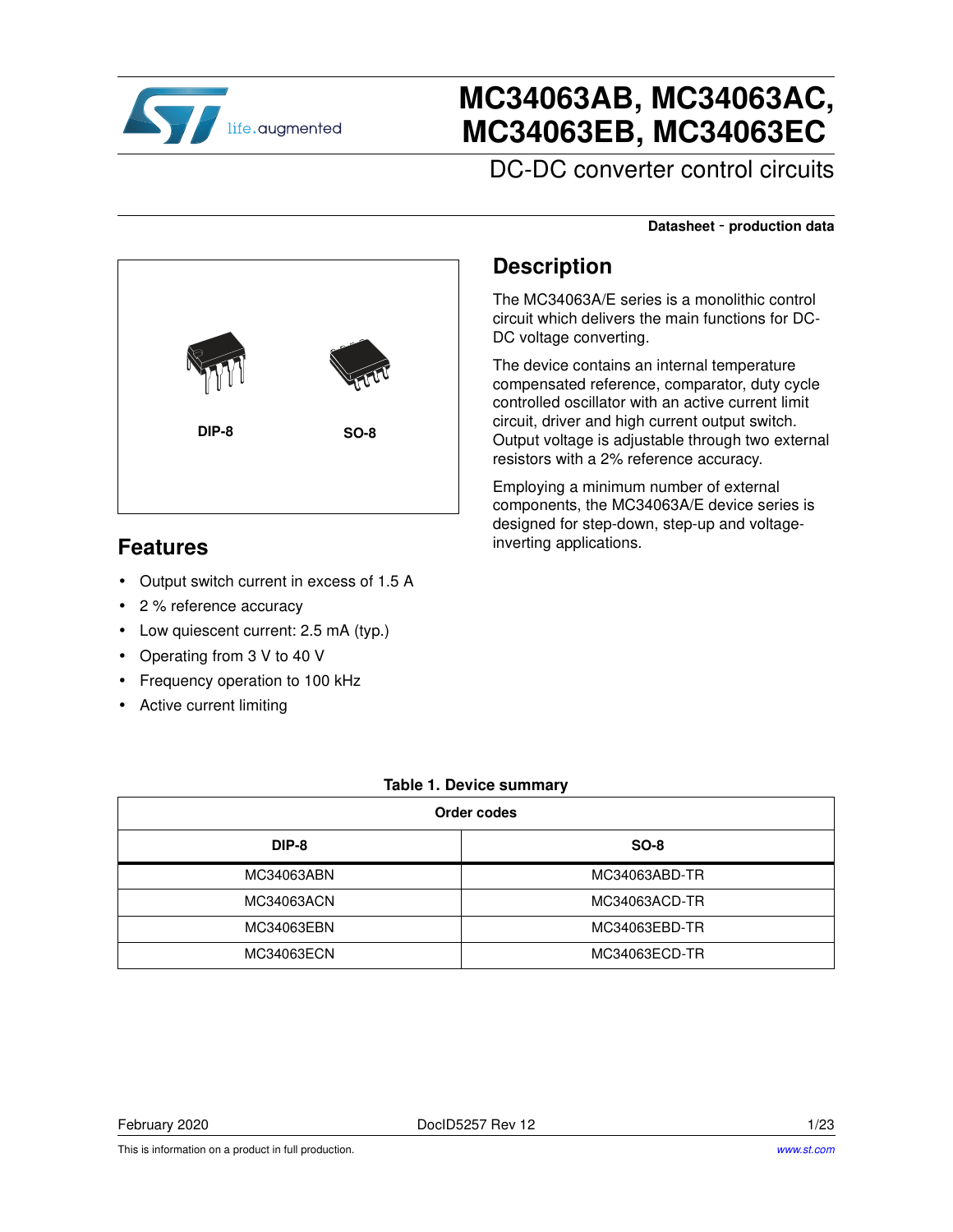# **Contents**

| $\mathbf{1}$   |                                        |
|----------------|----------------------------------------|
| $\mathbf{2}$   |                                        |
| $\mathbf{3}$   |                                        |
| $\overline{4}$ |                                        |
| 5              | Typical performance characteristics  8 |
| 6              |                                        |
| $\overline{7}$ |                                        |
| 8              |                                        |



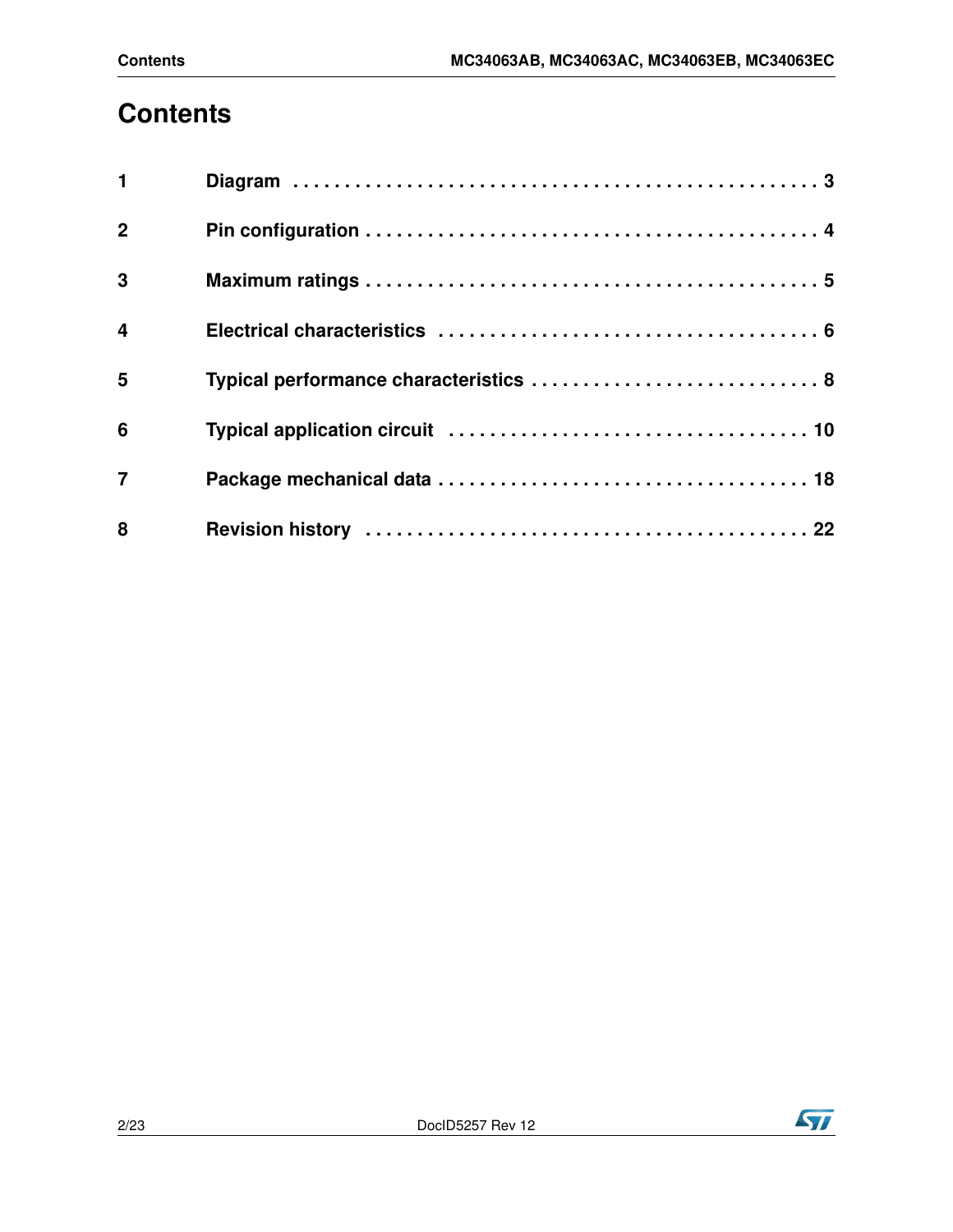### **1 Diagram**



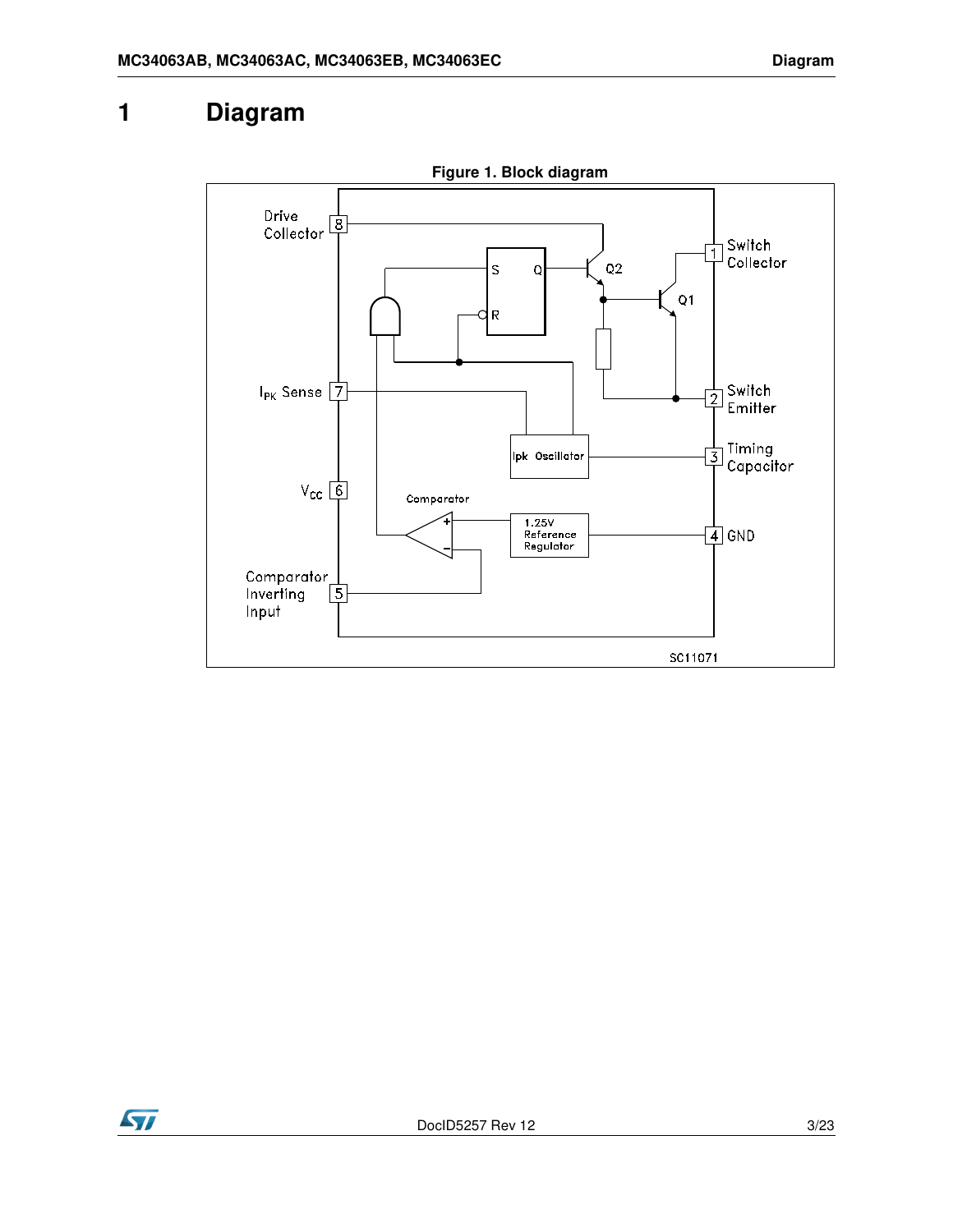## <span id="page-3-0"></span>**2 Pin configuration**



### **Table 2. Pin description**

| Pin $n^{\circ}$ | Symbol                 | Name and function          |
|-----------------|------------------------|----------------------------|
|                 | <b>SWC</b>             | Switch collector           |
| $\mathfrak{p}$  | <b>SWE</b>             | Switch emitter             |
| 3               | ТC                     | Timing capacitor           |
| 4               | <b>GND</b>             | Ground                     |
| 5               | CII                    | Comparator inverting input |
| 6               | $V_{\rm CC}$           | Voltage supply             |
| 7               | <b>I</b> <sub>PK</sub> | $I_{PK}$ sense             |
| 8               | <b>DRC</b>             | Voltage driver collector   |

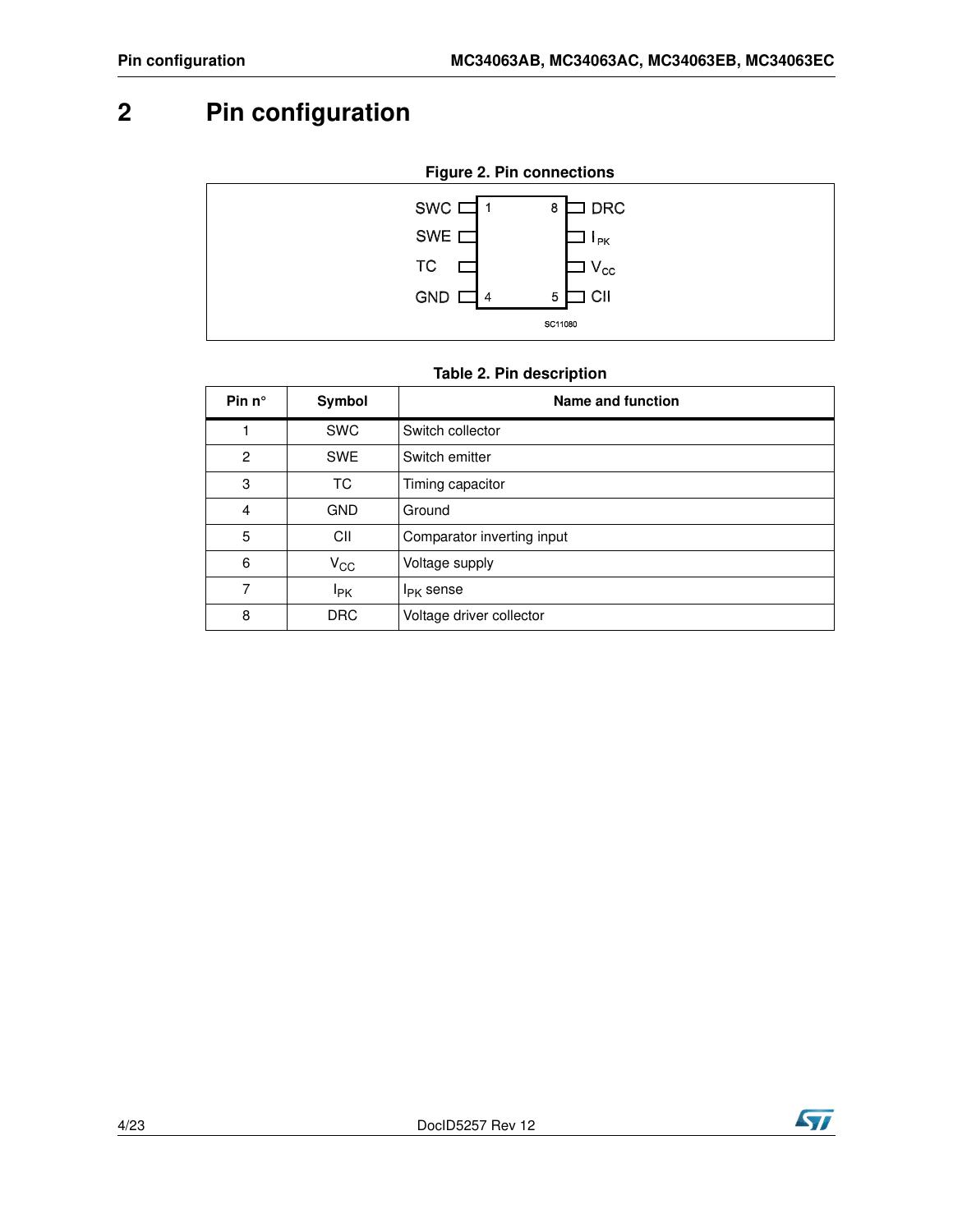## <span id="page-4-0"></span>**3 Maximum ratings**

| Symbol                     | <b>Parameter</b>                           |                         | Value        | <b>Unit</b> |
|----------------------------|--------------------------------------------|-------------------------|--------------|-------------|
| $V_{\rm CC}$               | Power supply voltage                       |                         |              | V           |
| $V_{IR}$                   | Comparator input voltage range             |                         | $-0.3$ to 40 | V           |
| V <sub>SWC</sub>           | Switch collector voltage                   |                         | 40           | V           |
| V <sub>SWE</sub>           | Switch emitter voltage ( $V_{SWC} = 40V$ ) |                         | 40           | V           |
| $V_{CE}$                   | Switch collector to emitter voltage        |                         | 40           | V           |
| $V_{DC}$                   | Driver collector voltage                   |                         | 40           | V           |
| $I_{DC}$                   | Driver collector current                   |                         | 100          | mA          |
| $I_{SW}$                   | Switch current                             |                         | 1.5          | A           |
|                            |                                            | for DIP-8               | 1.25         |             |
| $P_{TOT}$                  | Power dissipation at $T_A = 25^{\circ}C$   | for SO-8                | 0.625        | w           |
| $T_{\rm J}$                | Operating junction temperature             |                         | 150          | °C          |
| $\mathsf{T}_{\text{STG}}$  | Storage temperature range                  |                         | $-40$ to 150 | °C          |
|                            | Operating ambient temperature              | for AC and EC<br>series | 0 to 70      |             |
| $\mathsf{T}_{\mathsf{OP}}$ | range                                      | for AB series           | $-40$ to 85  | °C          |
|                            |                                            | for EB series           | $-40$ to 125 |             |

#### **Table 3. Absolute maximum ratings**

*Note: Absolute maximum ratings are those values beyond which damage to the device may occur. Functional operation under these condition is not implied.*

#### **Table 4. Thermal data**

| Symbol                       | <b>Parameter</b>                                   | DIP-8 | $SO-8$ | Unit               |
|------------------------------|----------------------------------------------------|-------|--------|--------------------|
| $R_{thJA}$                   | Thermal resistance junction-ambient <sup>(1)</sup> | 100   | 160    | $\rm ^{\circ}$ C/W |
| $\mathsf{R}_{\mathsf{thJC}}$ | Thermal resistance junction-case                   | 42    | 20     | $\rm ^{\circ}$ C/W |

1. This value depends from thermal design of PCB on which the device is mounted.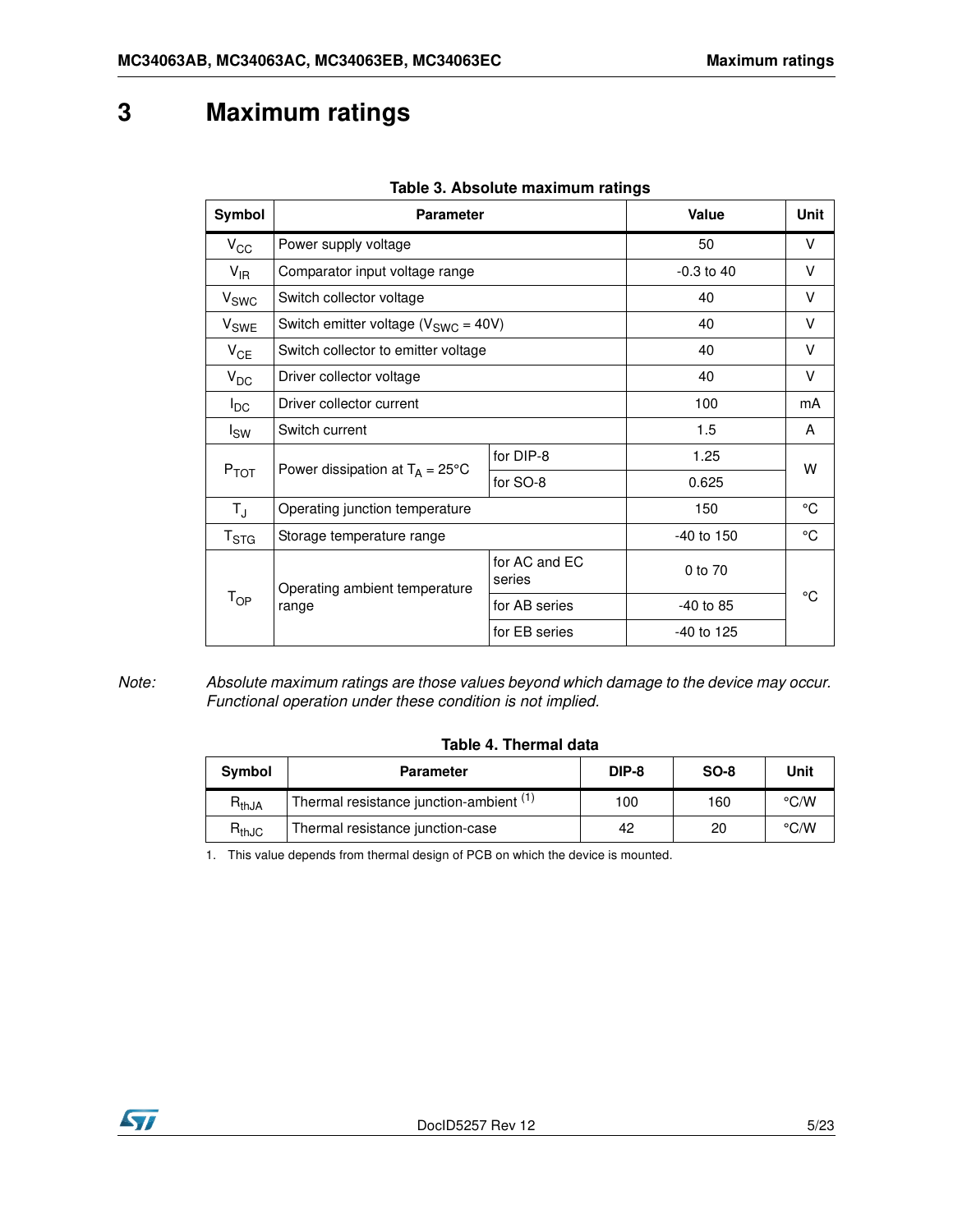### <span id="page-5-0"></span>**4 Electrical characteristics**

Refer to the test circuits,  $V_{CC} = 5 V$ ,  $T_A = T_{LOW}$  to  $T_{HIGH}$ , unless otherwise specified. (a)

| Symbol                                | <b>Parameter</b>                     | <b>Test conditions</b>                                     | Min. | Typ. | Max. | Unit |
|---------------------------------------|--------------------------------------|------------------------------------------------------------|------|------|------|------|
| $f_{\rm OSC}$                         | Frequency                            | $V_{\text{PIN5}} = 0V$ , $C_T = 1$ nF, $T_A = 25^{\circ}C$ | 24   | 33   | 42   | kHz  |
| <sup>I</sup> CHG                      | Charge current                       | $V_{\text{CC}} = 5$ to 40V, $T_A = 25^{\circ}$ C           | 24   | 33   | 42   | μA   |
| <b>IDISCHG</b>                        | Discharge current                    | $V_{\text{CC}} = 5$ to 40V, $T_A = 25^{\circ}$ C           | 140  | 200  | 260  | μA   |
| I <sub>DISCHG</sub> /I <sub>CHG</sub> | Discharge to charge<br>current ratio | PIN 7 = $V_{CC}$ , T <sub>A</sub> = 25°C                   | 5.2  | 6.2  | 7.5  | μA   |
| $V_{IFK(sense)}$                      | Current limit sense voltage          | $I_{CHG} = I_{DISCHG,} T_A = 25$ °C                        | 250  | 300  | 350  | mV   |

#### **Table 5. Oscillator**

**Table 6. Output switch**

| Symbol        | <b>Parameter</b>                             | <b>Test conditions</b>                                                                       | Min. | Typ. | Max. | Unit |
|---------------|----------------------------------------------|----------------------------------------------------------------------------------------------|------|------|------|------|
| $V_{CE(sat)}$ | Saturation voltage, Darlington<br>connection | $I_{SW} = 1$ A, PIN 1, 8 connected                                                           |      |      | 1.3  |      |
| $V_{CE(sat)}$ | Saturation voltage                           | $I_{SW}$ = 1 A, R <sub>PIN8</sub> = 82 $\Omega$ to V <sub>CC</sub><br>Forced $\beta \sim 20$ |      | 0.45 | 0.7  |      |
| $h_{FE}$      | DC current gain                              | $I_{SW} = 1$ A, $V_{CF} = 5$ V, $T_A = 25$ °C                                                | 50   | 120  |      |      |
| IC(off)       | Collector off-state current                  | $V_{CF} = 40 V$                                                                              |      | 0.01 | 100  | μA   |

#### **Table 7. Comparator**

<span id="page-5-1"></span>

| <b>Symbol</b>   | <b>Parameter</b>                     | <b>Test conditions</b>        | Min.  | Typ. | Max.   | <b>Unit</b> |
|-----------------|--------------------------------------|-------------------------------|-------|------|--------|-------------|
|                 | Threshold voltage                    | $T_A = 25^{\circ}C$           | 1.225 | .25  | 1.275  | v           |
| Ѵ <sub>тн</sub> |                                      | $T_A = T_{LOW}$ to $T_{HIGH}$ | 1.21  |      | .29    |             |
| Regline         | Threshold voltage line<br>regulation | $V_{CC}$ = 3 to 40 V          |       |      | 10     | mV          |
| ЧB              | Input bias current                   | $V_{IN} = 0 V$                |       | -5   | $-400$ | nA          |



a.  $\,$  T $_{\rm{LOW}}$  = 0 °C, T $_{\rm{HIGH}}$  = 70 °C (AC and EC series); T $_{\rm{LOW}}$  = -40 °C, T $_{\rm{HIGH}}$  = 85 °C (AB series); T $_{\rm{LOW}}$  = -40 °C, T<sub>HIGH</sub> = 125 °C (EB series)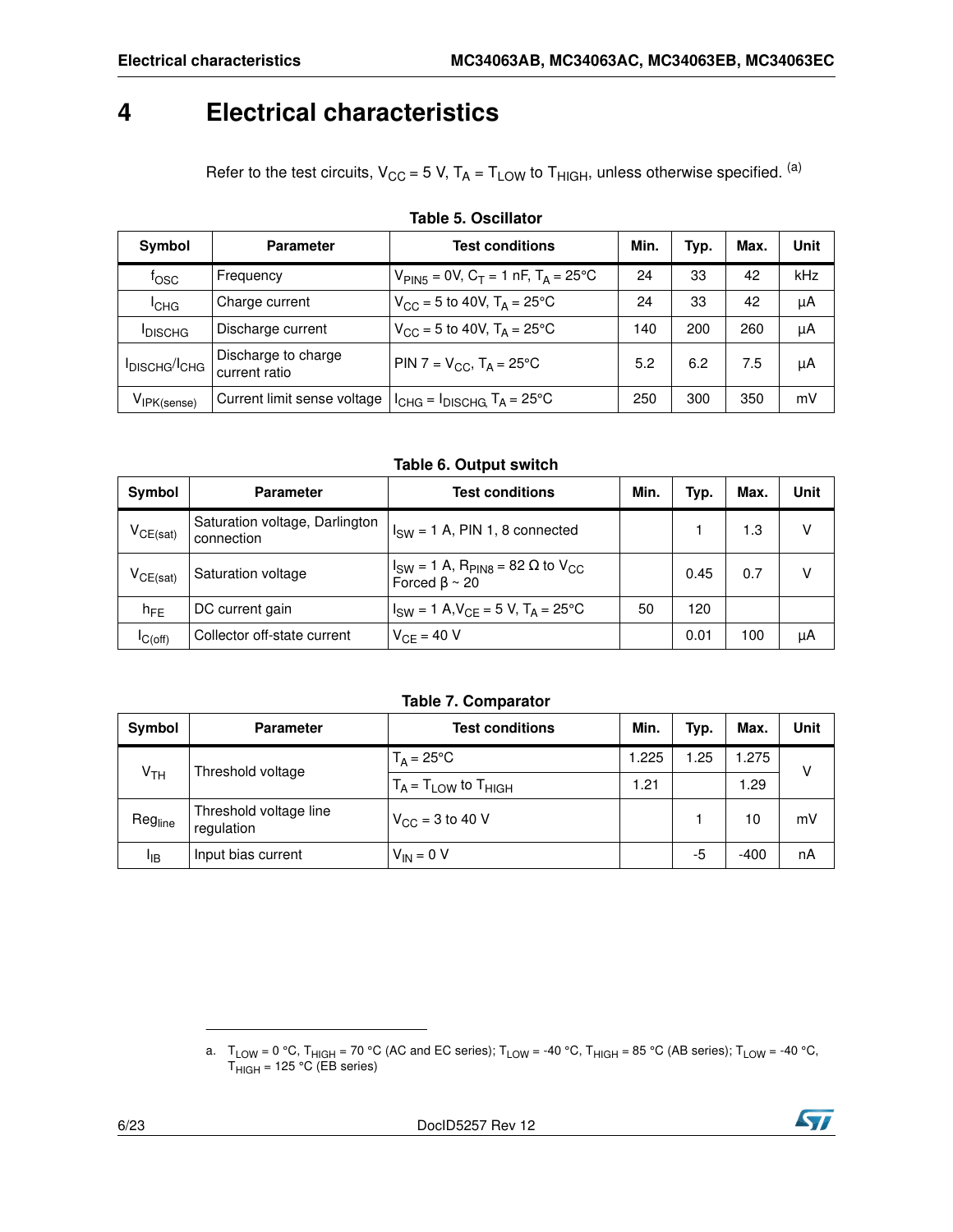| Symbol                | <b>Parameter</b>     | <b>Test conditions</b>                                                                                           |              | Min. | Typ. | Max. | <b>Unit</b> |
|-----------------------|----------------------|------------------------------------------------------------------------------------------------------------------|--------------|------|------|------|-------------|
|                       |                      | $V_{CC}$ = 5 to 40 V                                                                                             | for MC34063A |      | 2.5  | 4    |             |
| ICC                   | Supply current       | $C_T = 1 nF$<br>$PIN 7 = V_{CC}$<br>$V_{\text{PIN5}} > V_{\text{TH}}$<br>$PIN 2 = GND$<br>Remaining pins<br>open | for MC34063E |      | 1.5  | 4    | mA          |
|                       | Start-up voltage (1) | $T_A = 25^{\circ}$ C                                                                                             | for MC34063A |      | 2.1  |      | v           |
| V <sub>START-UP</sub> |                      | $C_T = 1 \mu F$ , PIN 5 = 0                                                                                      | for MC34063E |      | 1.5  |      |             |

#### **Table 8. Total device**

1. Start-up voltage is the minimum power supply voltage at which the internal oscillator begins to work.

#### *Note: Maximum package power dissipation limit must be observed.*

*If Darlington configuration is not used, care must be taken to avoid deep saturation of output switch. The resulting switch-off time may be adversely affected. In a Darlington configuration the following output driver condition is suggested: Forced* β *of output current switch = ICOUTPUT/(ICDRIVER - 1 mA)* ≥ *10*

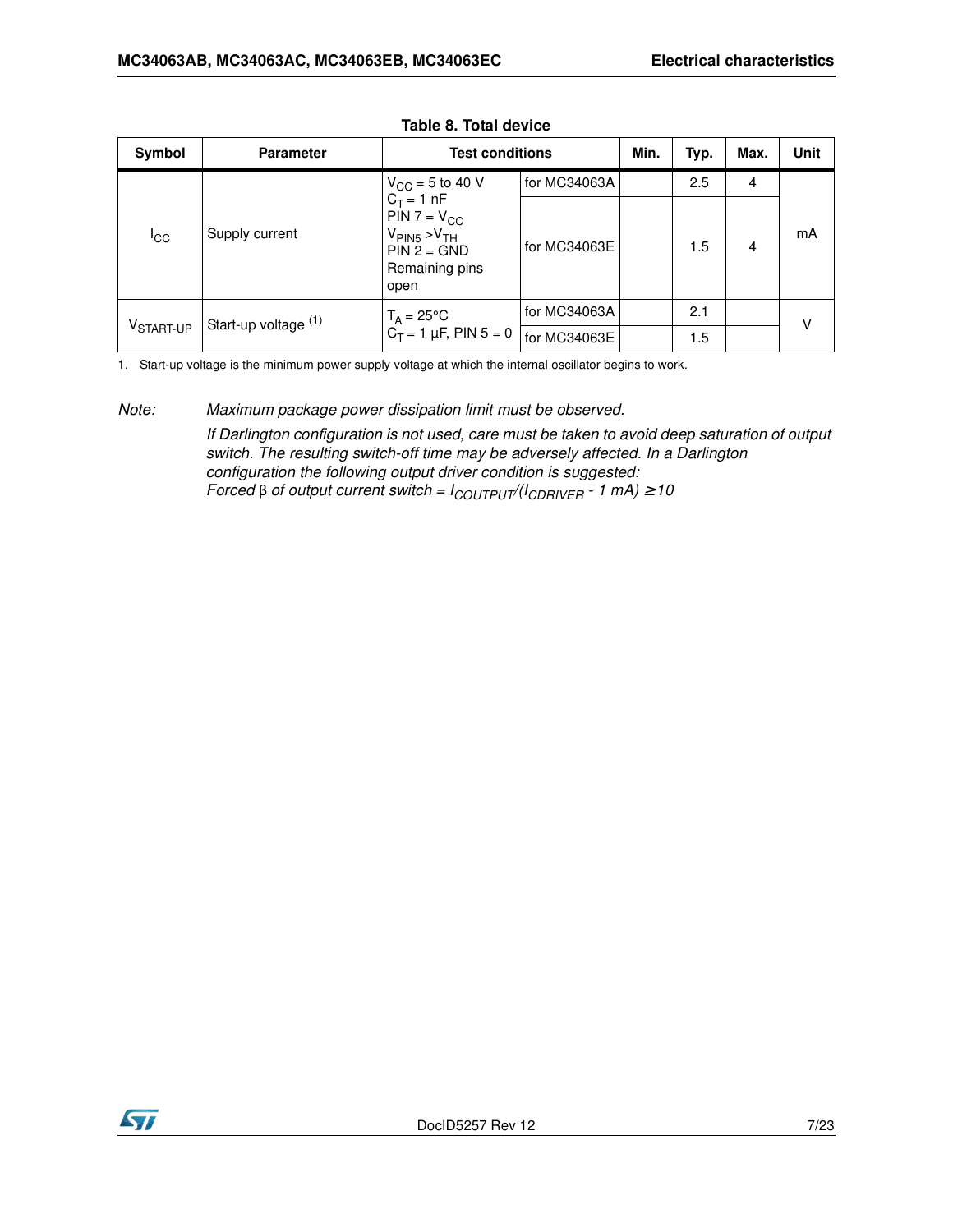## <span id="page-7-0"></span>**5 Typical performance characteristics**



**Figure 3. Emitter follower configuration output** 

**Figure 5. Common emitter configuration output switch saturation voltage vs. collector current**

**Figure 4. Output switch ON-OFF time vs. oscillator timing capacitor**







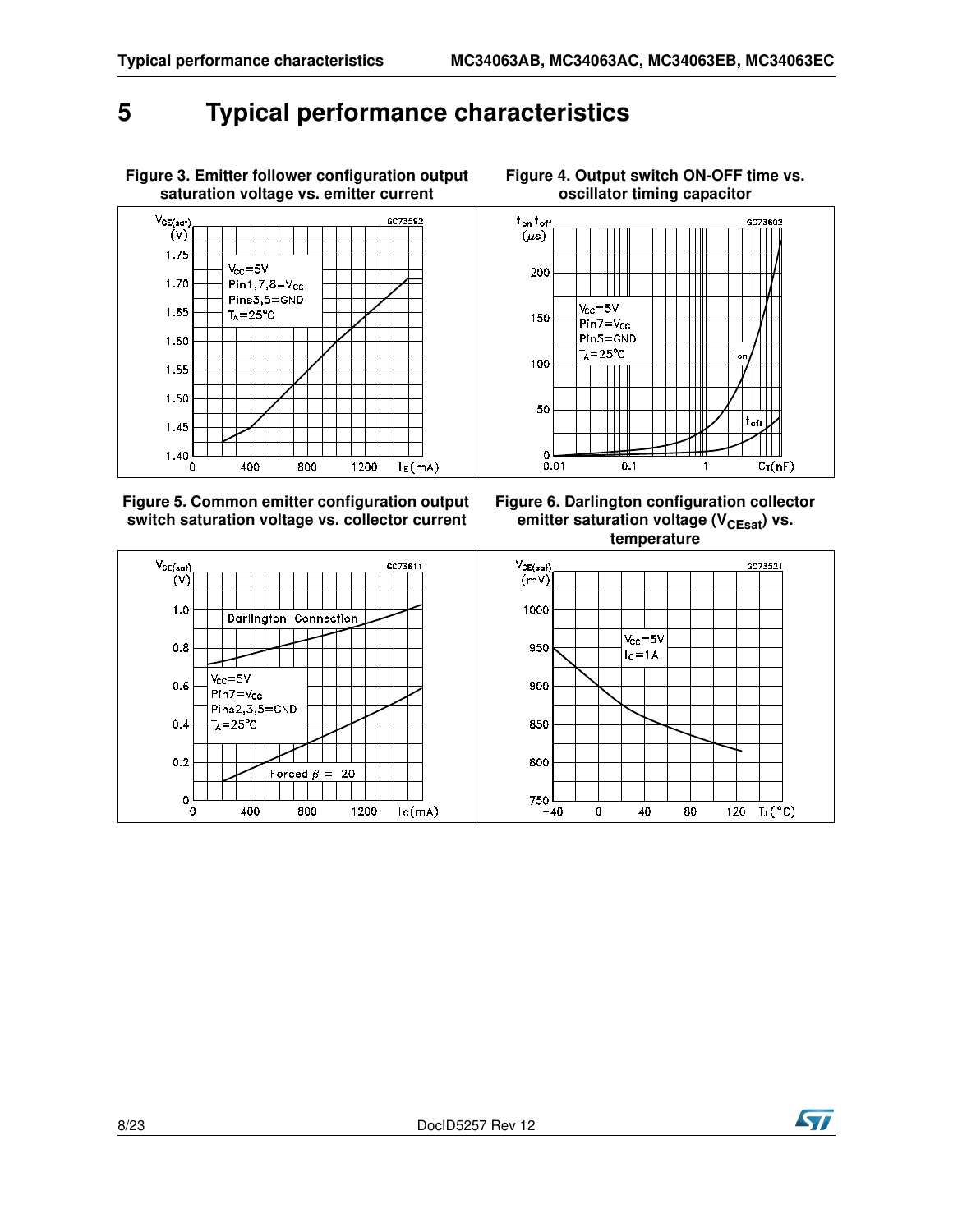#### **Figure 7. Power collector emitter saturation voltage (V<sub>CEsat</sub>) vs. temperature**











**Ayy** 

Figure 8. Current limit sense voltage (V<sub>IPK</sub>) vs. **temperature**









DocID5257 Rev 12 9/23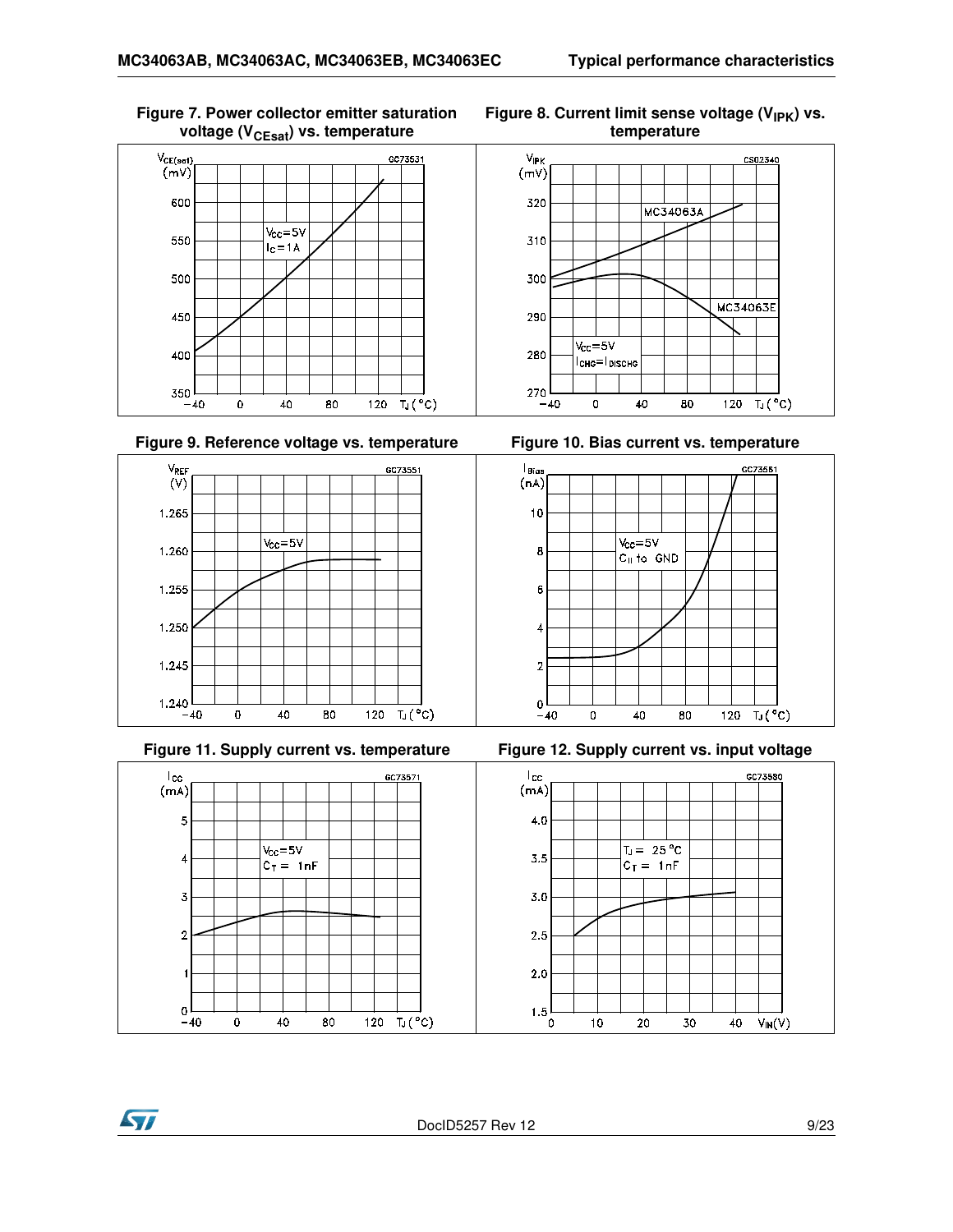## <span id="page-9-0"></span>**6 Typical application circuit**



#### **Figure 13. Step-up converter**

#### **Figure 14. Printed evaluation board**



Table 9. Test condition  $(V_{\text{OUT}} = 28 V)$ 

|                      | ---                                     |              |      |
|----------------------|-----------------------------------------|--------------|------|
| Test                 | <b>Conditions</b>                       | Value (Typ.) | Unit |
| Line Regulation      | $V_{IN}$ = 8 to 16 V, $I_{O}$ = 175 mA  | 30           | mV   |
| Load Regulation      | $V_{IN}$ = 12 V, $I_{O}$ = 75 to 175 mA | 10           | mV   |
| <b>Output Ripple</b> | $V_{IN}$ = 12 V, $I_{O}$ = 175 mA       | 300          | mV   |
| Efficiency           | $V_{IN}$ = 12 V, $I_{O}$ = 175 mA       | 89           | %    |

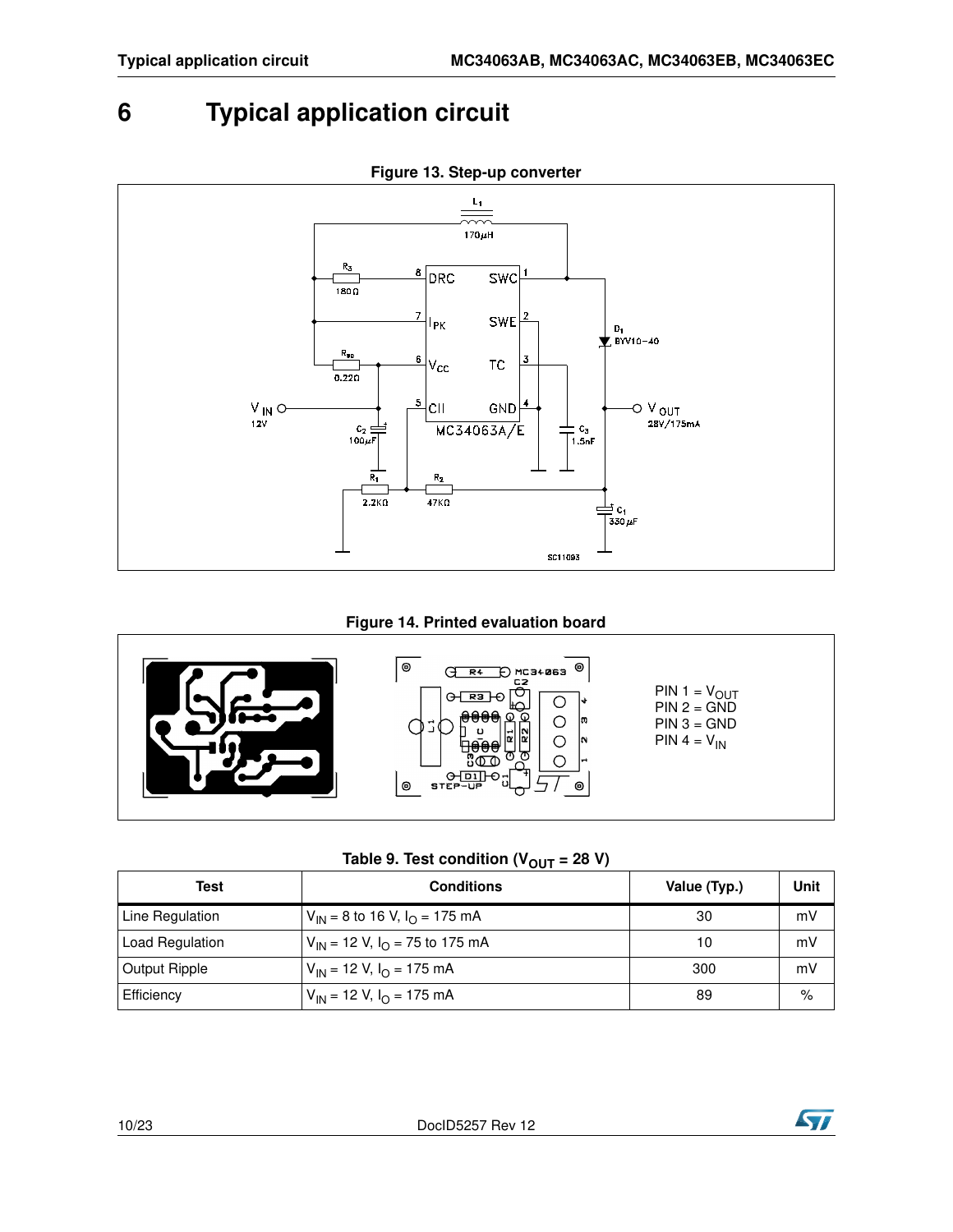

**Figure 15. Step-down converter**

#### **Figure 16. Printed evaluation board**



### Table 10. Test condition  $(V_{OUT} = 5 V)$

| Test            | <b>Conditions</b>                                 | Value (typ.) | Unit |
|-----------------|---------------------------------------------------|--------------|------|
| Line regulation | $V_{IN}$ = 15 to 25 V, $I_{O}$ = 500 mA           | 5            | mV   |
| Load regulation | $V_{IN}$ = 25 V, $I_{O}$ = 50 to 500 mA           | 30           | mV   |
| Output ripple   | $V_{\text{IN}}$ = 25 V, $I_{\Omega}$ = 500 mA     | 100          | mV   |
| Efficiency      | $V_{\text{IN}}$ = 25 V, $I_{\Omega}$ = 500 mA     | 80           | $\%$ |
| I <sub>SC</sub> | $V_{IN}$ = 25 V, R <sub>LOAD</sub> = 0.1 $\Omega$ | 1.2          | А    |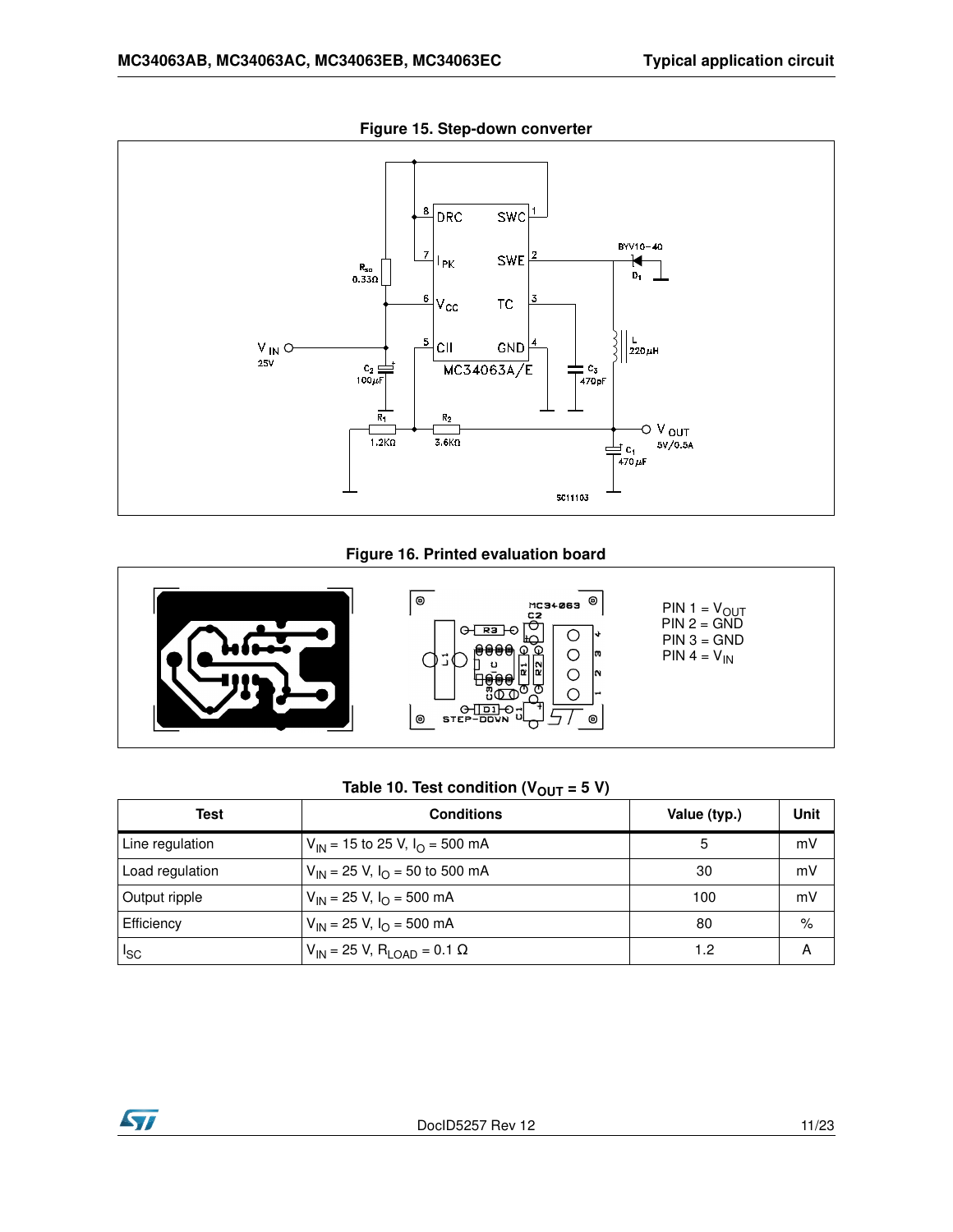

**Figure 17. Voltage inverting converter**

#### **Figure 18. Printed evaluation board**



### Table 11. Test condition  $(V_{OUT} = 12 V)$

| Test            | <b>Conditions</b>                                | Value (typ.) | Unit |
|-----------------|--------------------------------------------------|--------------|------|
| Line regulation | $V_{IN}$ = 4.5 to 6 V, $I_{O}$ = 100 mA          | 15           | mV   |
| Load regulation | $V_{IN}$ = 5 V, $I_{O}$ = 10 to 100 mA           | 20           | mV   |
| Output ripple   | $V_{IN}$ = 5 V, $I_{O}$ = 100 mA                 | 230          | mV   |
| Efficiency      | $V_{1N}$ = 5 V, $I_{\Omega}$ = 100 mA            | 58           | $\%$ |
| $I_{SC}$        | $V_{IN}$ = 5 V, R <sub>LOAD</sub> = 0.1 $\Omega$ | 0.9          | A    |



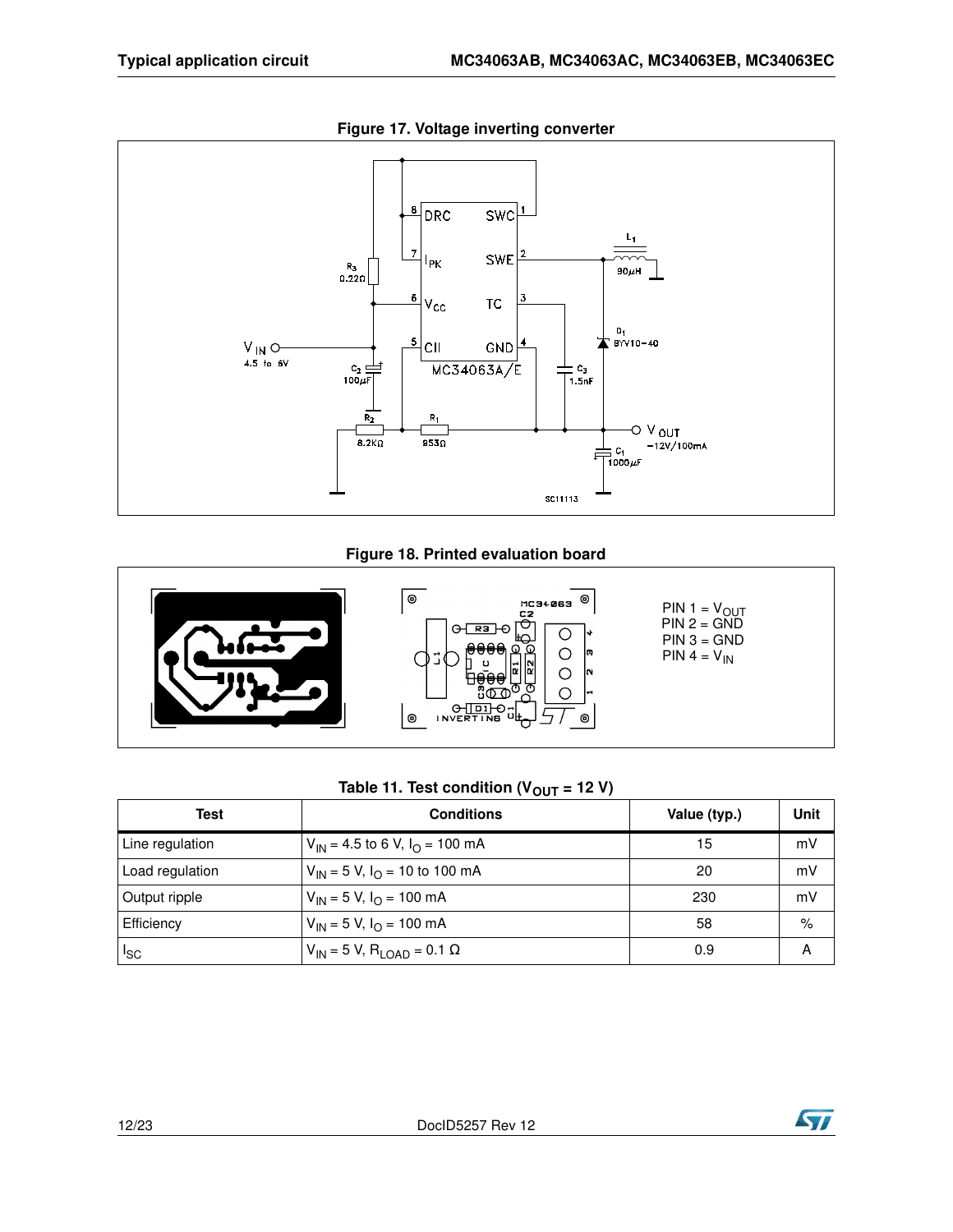| <b>Parameter</b>         | <b>Step-Up</b><br>(Discontinuous mode)                         | <b>Step-Down</b><br>(Continuous mode)                                                          | <b>Voltage Inverting</b><br>(Discontinuous mode)                           |  |
|--------------------------|----------------------------------------------------------------|------------------------------------------------------------------------------------------------|----------------------------------------------------------------------------|--|
| $t_{on}/t_{off}$         | $\frac{V_{OUT}+V_F-V_{IN(min)}}{V_{IN(min)}-V_{sat}}$          | $\frac{V_{OUT} + V_F}{V_{IN(min)} - V_{sat} - V_{OUT}}$                                        | $\frac{ V_{\text{OUT}}  + V_{\text{F}}}{ V_{\text{IN}} - V_{\text{sat}} }$ |  |
| $(t_{on} + t_{off})$ max | $1/f_{\text{min}}$                                             | $1/f_{\text{min}}$                                                                             | $1/f_{\text{min}}$                                                         |  |
| $C_T$                    | $4.5x10^{-5}t_{on}$                                            | $4.5x10^{-5}t_{on}$                                                                            | $4.5x10^{-5}t_{on}$                                                        |  |
| I <sub>PK</sub> (switch) | $2I_{\text{out(max)}}[(t_{\text{on}}/t_{\text{off}})+1]$       | $2I_{\text{out(max)}}$                                                                         | $2I_{\text{out(max)}}[(t_{\text{on}}/t_{\text{off}})+1]$                   |  |
| $R_{SC}$                 | $0.3$ / $PK(switch)$                                           | $0.3$ / $PK(switch)$                                                                           | $0.3$ / $PK(switch)$                                                       |  |
| $C_{\rm O}$              | $\frac{I_{\text{out}}t_{\text{on}}}{V_{\text{ripple}(p-p)}}$   | $\frac{I_{PK(switch)}(t_{on}+t_{off})}{8V_{ripple(p-p)}}$                                      | $\frac{I_{out}t_{on}}{V_{ripple(p-p)}}$                                    |  |
| $L_{(min)}$              | $\frac{V_{IN(min)} - V_{sat}}{I_{PK(sub)} \times t_{on(min)}}$ | $V_{IN(\underbar{min})} - V_{sat} - V_{out} \times t_{on(\underbar{min})}$<br>$I_{PK(switch)}$ | $\frac{V_{IN(min)} - V_{sat}}{V_{on(min)}}$<br>$I_{PK(switch)}$            |  |

*Note: VSAT = Saturation voltage of the output switch*

*VF = Forward voltage drop of the output rectifier*

*The following power supply characteristics must be chosen:*

*VIN = Nominal input voltage*

 $V_{OUT}$  = Desired output voltage,  $|V_{OUT}|$  = 1.25 (1 +  $R_2/R_1$ )

*IOUT = Desired output current*

*fMIN = Minimum desired output switching frequency at the selected values of VIN and I<sup>O</sup>*

*VRIPPLE = Desired peak to peak output ripple voltage. In practice, the calculated capacitor value will and to be increased due to its equivalent series resistance and board layout. The ripple voltage should be kept to a low value since it will directly affect the line and load regulation.*

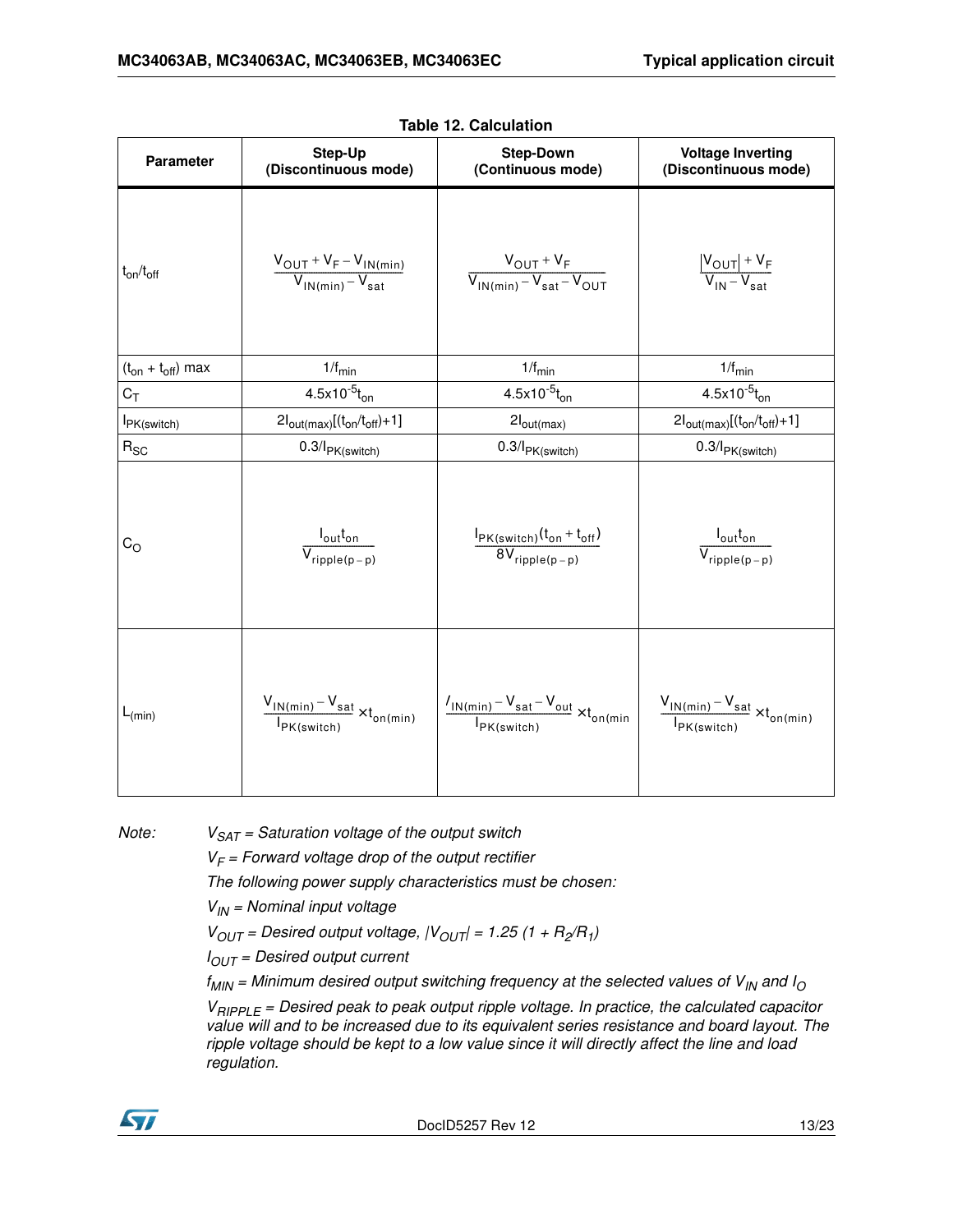

**Figure 19. Step-up with external NPN switch**





**Ayr**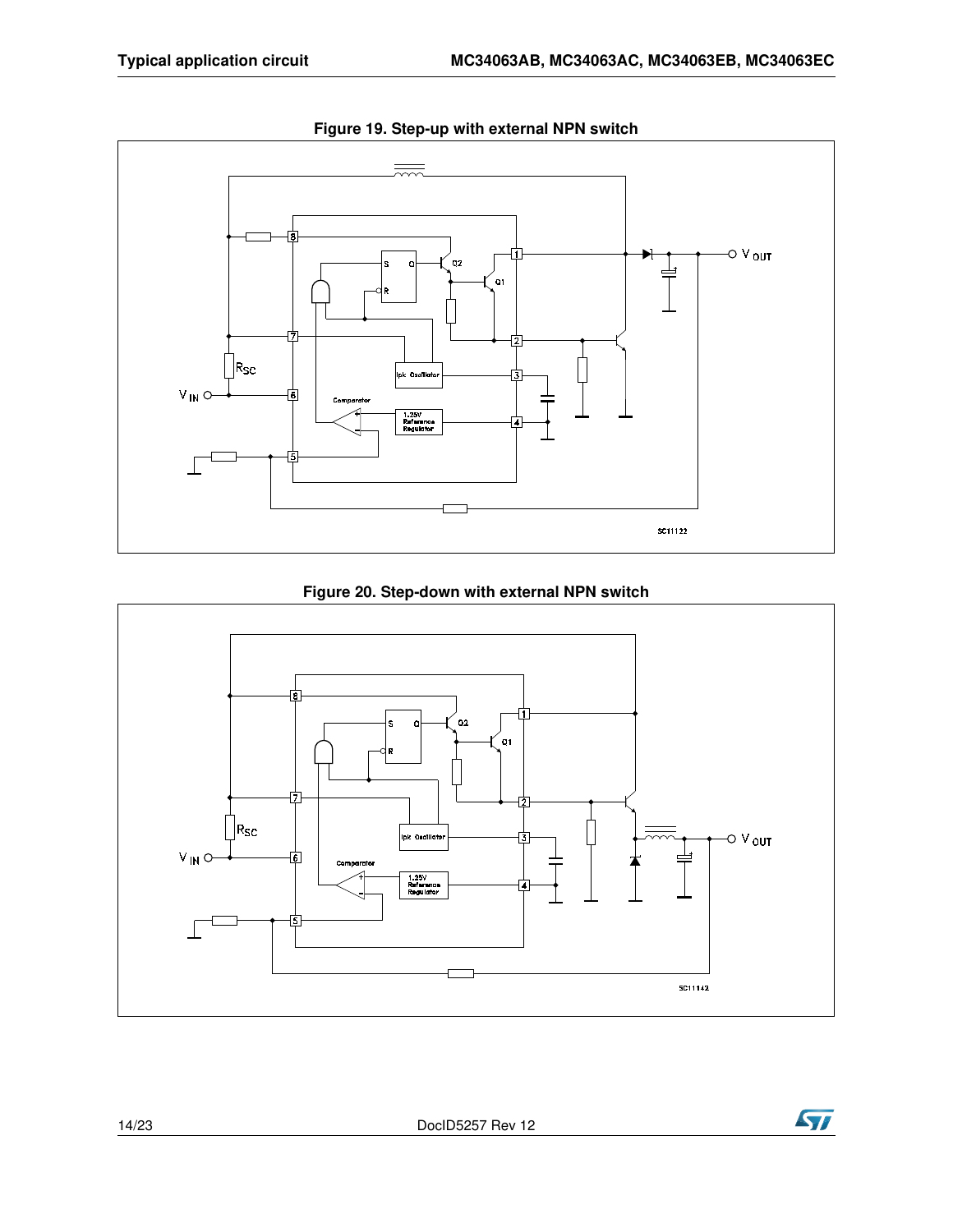

**Figure 21. Step-down with external PNP switch** 





**Ayy**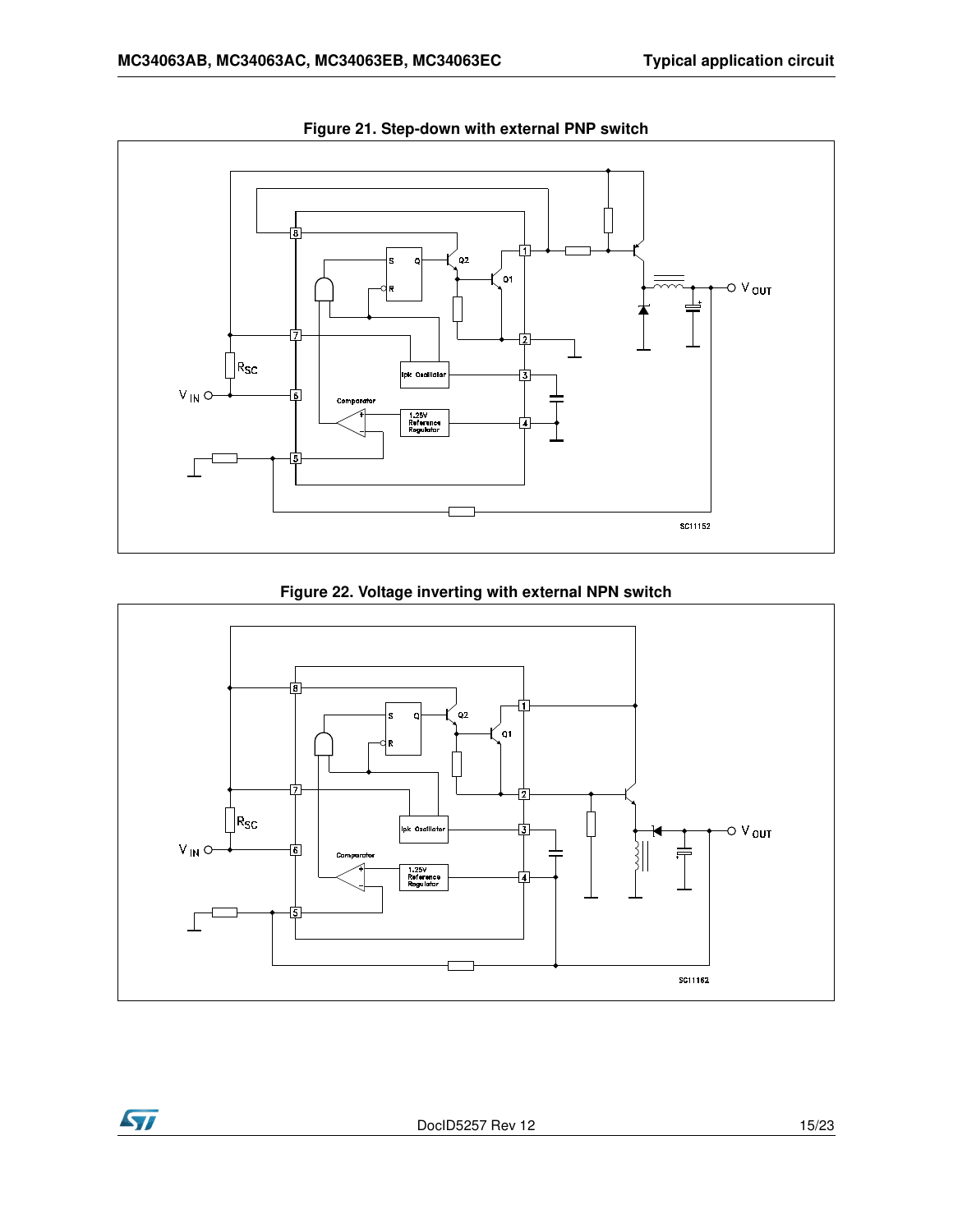

**Figure 23. Voltage inverting with external PNP saturated switch**

**Figure 24. Dual output voltage**



**Ayr**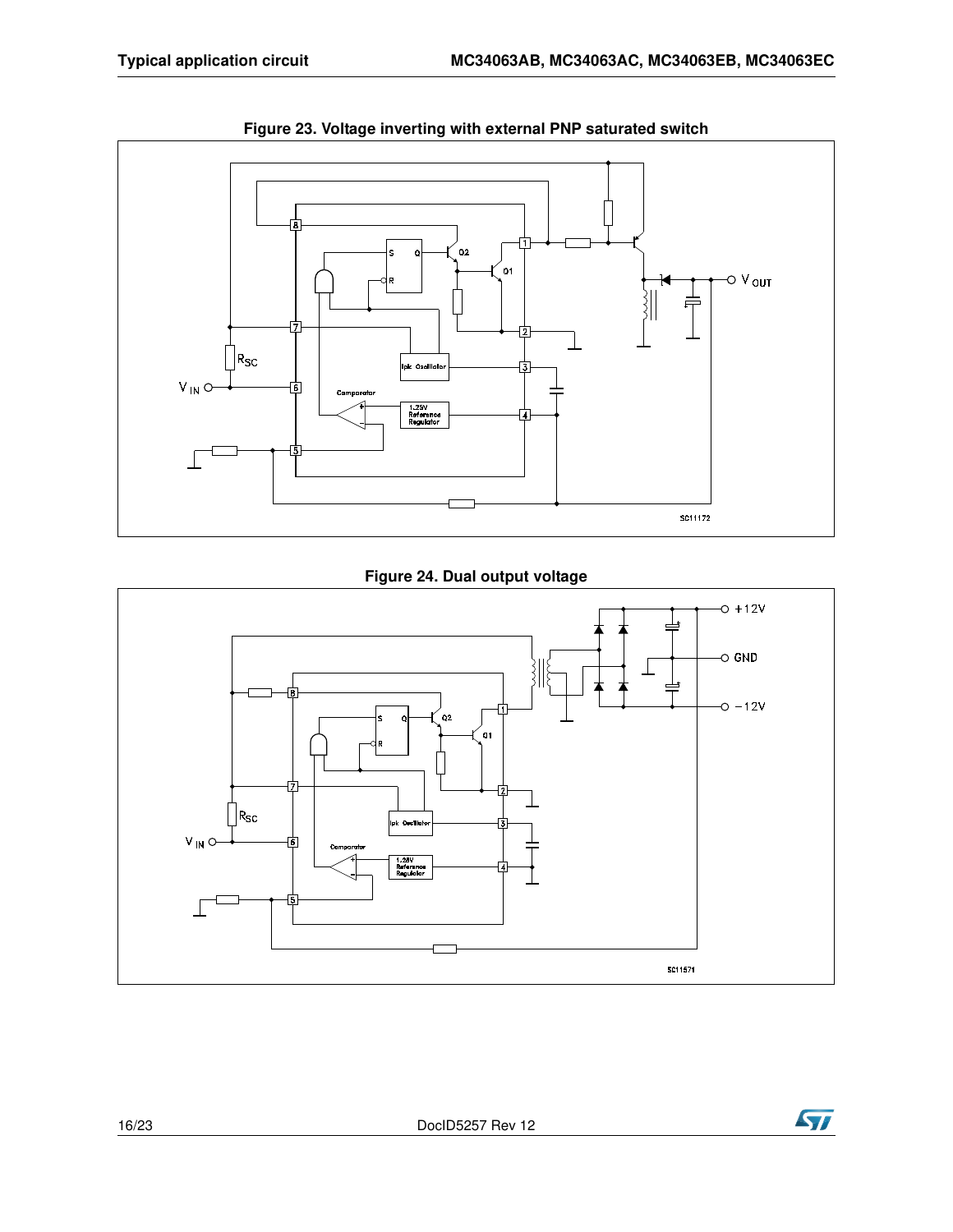

**Figure 25. Higher output power, higher input voltage**

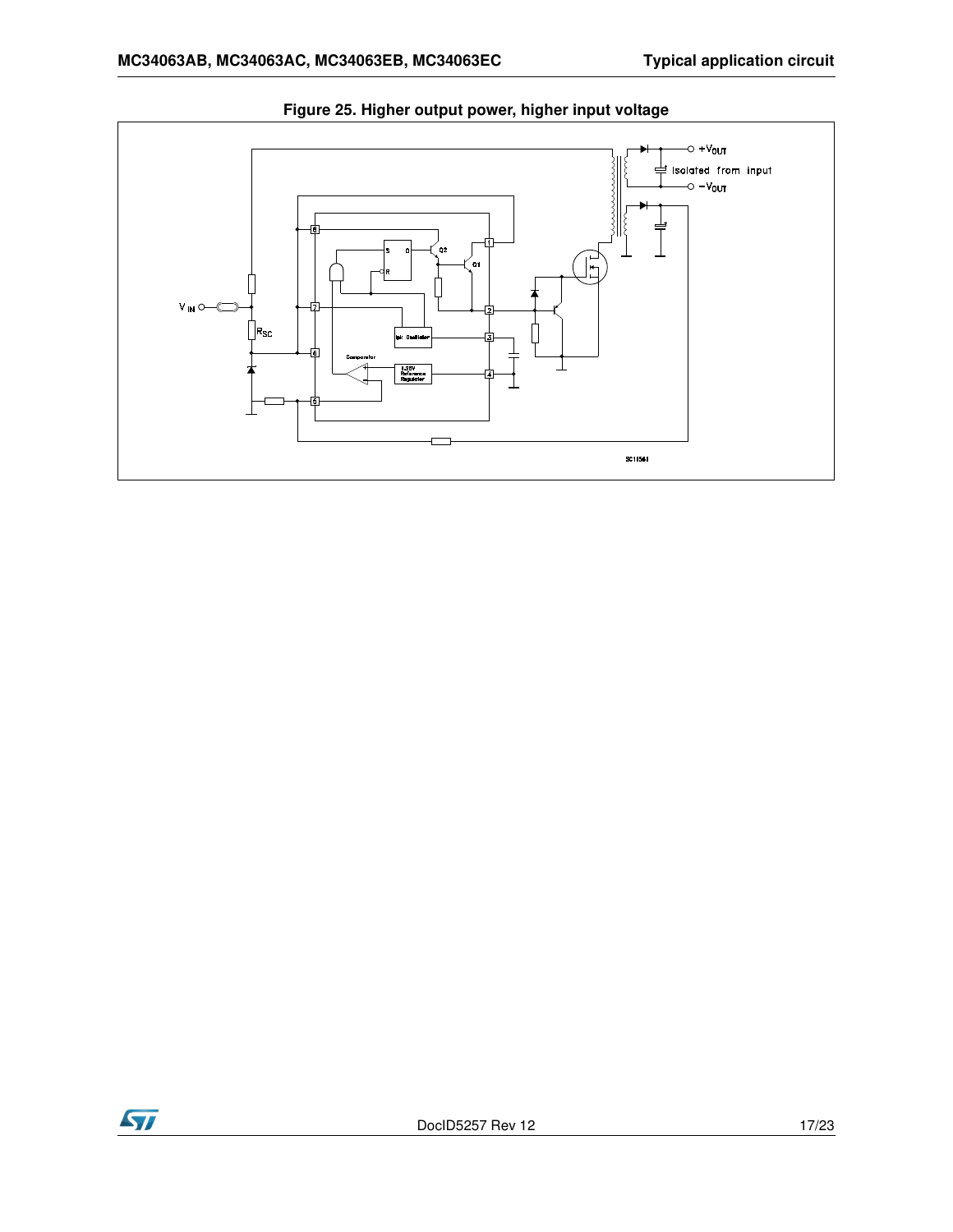## <span id="page-17-0"></span>**7 Package mechanical data**

In order to meet environmental requirements, ST offers these devic[es in different](http://www.st.com) grades of ECOPACK packages, depending on their level of environmental compliance. ECOPACK specifications, grade definitions and product status are available at: *www.st.com*. ECOPACK is an ST trademark.

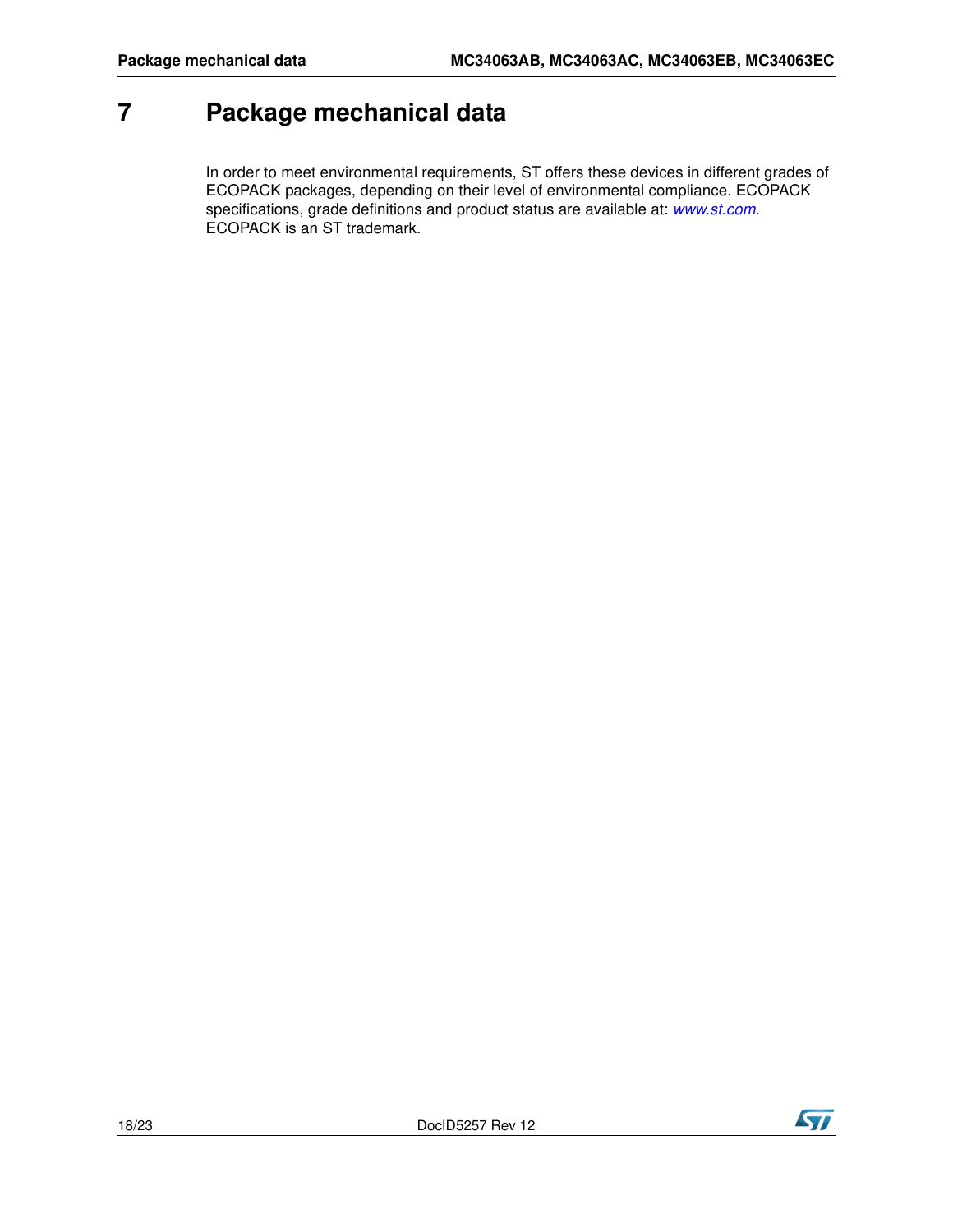| Dim.        | mm.  |         |      | inch. |       |       |
|-------------|------|---------|------|-------|-------|-------|
|             | Min. | Typ.    | Max. | Min.  | Typ.  | Max.  |
| A           |      | 3.3     |      |       | 0.130 |       |
| a1          | 0.7  |         |      | 0.028 |       |       |
| $\sf B$     | 1.39 |         | 1.65 | 0.055 |       | 0.065 |
| <b>B1</b>   | 0.91 |         | 1.04 | 0.036 |       | 0.041 |
| $\sf b$     |      | 0.5     |      |       | 0.020 |       |
| b1          | 0.38 |         | 0.5  | 0.015 |       | 0.020 |
| D           |      |         | 9.8  |       |       | 0.386 |
| Ε           |      | $8.8\,$ |      |       | 0.346 |       |
| $\mathbf e$ |      | 2.54    |      |       | 0.100 |       |
| e3          |      | 7.62    |      |       | 0.300 |       |
| e4          |      | 7.62    |      |       | 0.300 |       |
| $\mathsf F$ |      |         | 7.1  |       |       | 0.280 |
|             |      |         | 4.8  |       |       | 0.189 |
| L           |      | 3.3     |      |       | 0.130 |       |
| Z           | 0.44 |         | 1.6  | 0.017 |       | 0.063 |



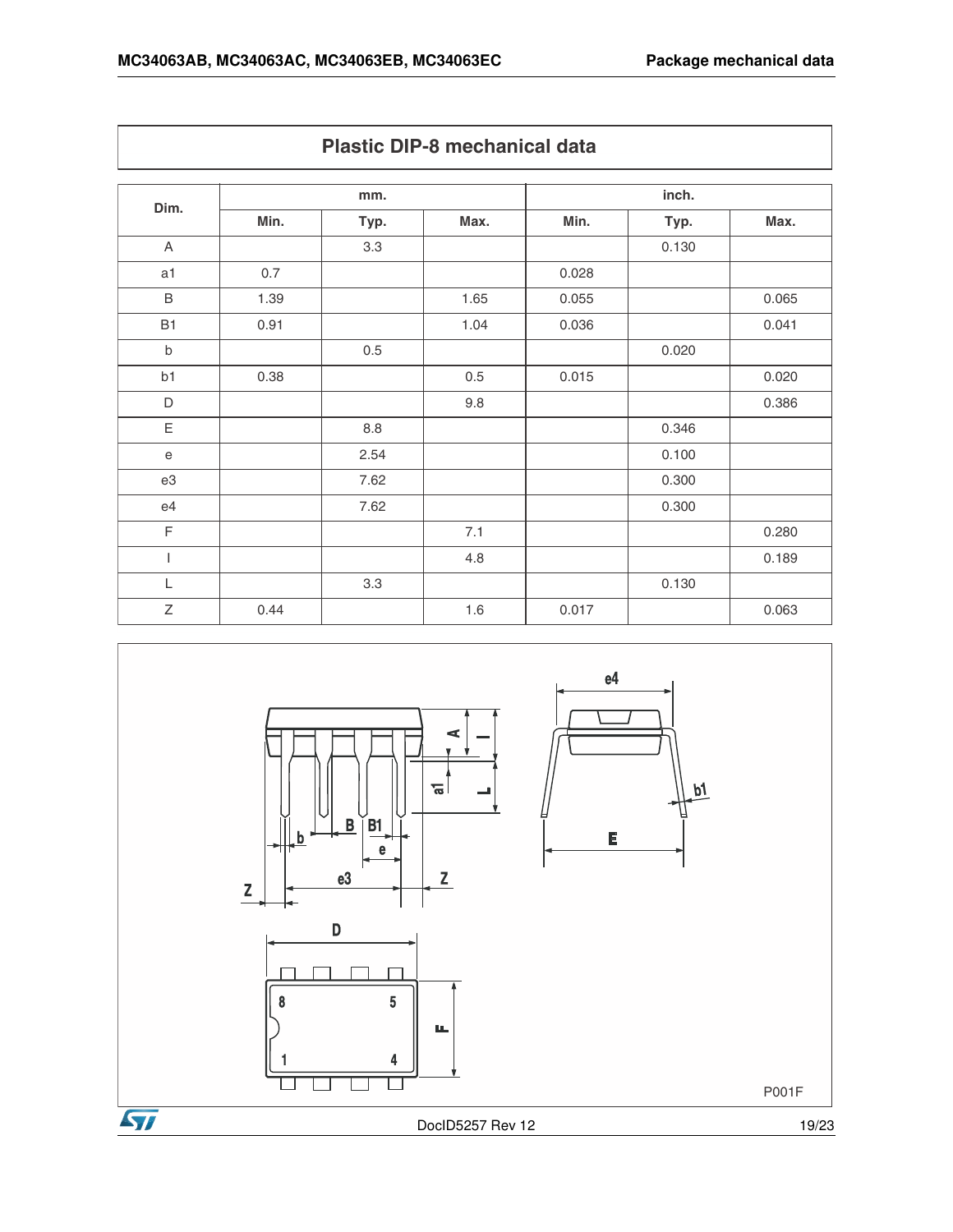| Dim.                      | mm.              |      |      | inch. |       |       |
|---------------------------|------------------|------|------|-------|-------|-------|
|                           | Min.             | Typ. | Max. | Min.  | Typ.  | Max.  |
| $\boldsymbol{\mathsf{A}}$ | 1.35             |      | 1.75 | 0.053 |       | 0.069 |
| A1                        | 0.10             |      | 0.25 | 0.04  |       | 0.010 |
| A <sub>2</sub>            | 1.10             |      | 1.65 | 0.043 |       | 0.065 |
| $\mathsf B$               | 0.33             |      | 0.51 | 0.013 |       | 0.020 |
| $\mathbf C$               | 0.19             |      | 0.25 | 0.007 |       | 0.010 |
| D                         | 4.80             |      | 5.00 | 0.189 |       | 0.197 |
| Ε                         | 3.80             |      | 4.00 | 0.150 |       | 0.157 |
| $\mathsf e$               |                  | 1.27 |      |       | 0.050 |       |
| H                         | 5.80             |      | 6.20 | 0.228 |       | 0.244 |
| $\sf h$                   | 0.25             |      | 0.50 | 0.010 |       | 0.020 |
| L                         | 0.40             |      | 1.27 | 0.016 |       | 0.050 |
| $\sf k$                   | $8^\circ$ (max.) |      |      |       |       |       |
| ddd                       |                  |      | 0.1  |       |       | 0.04  |





0016023/C

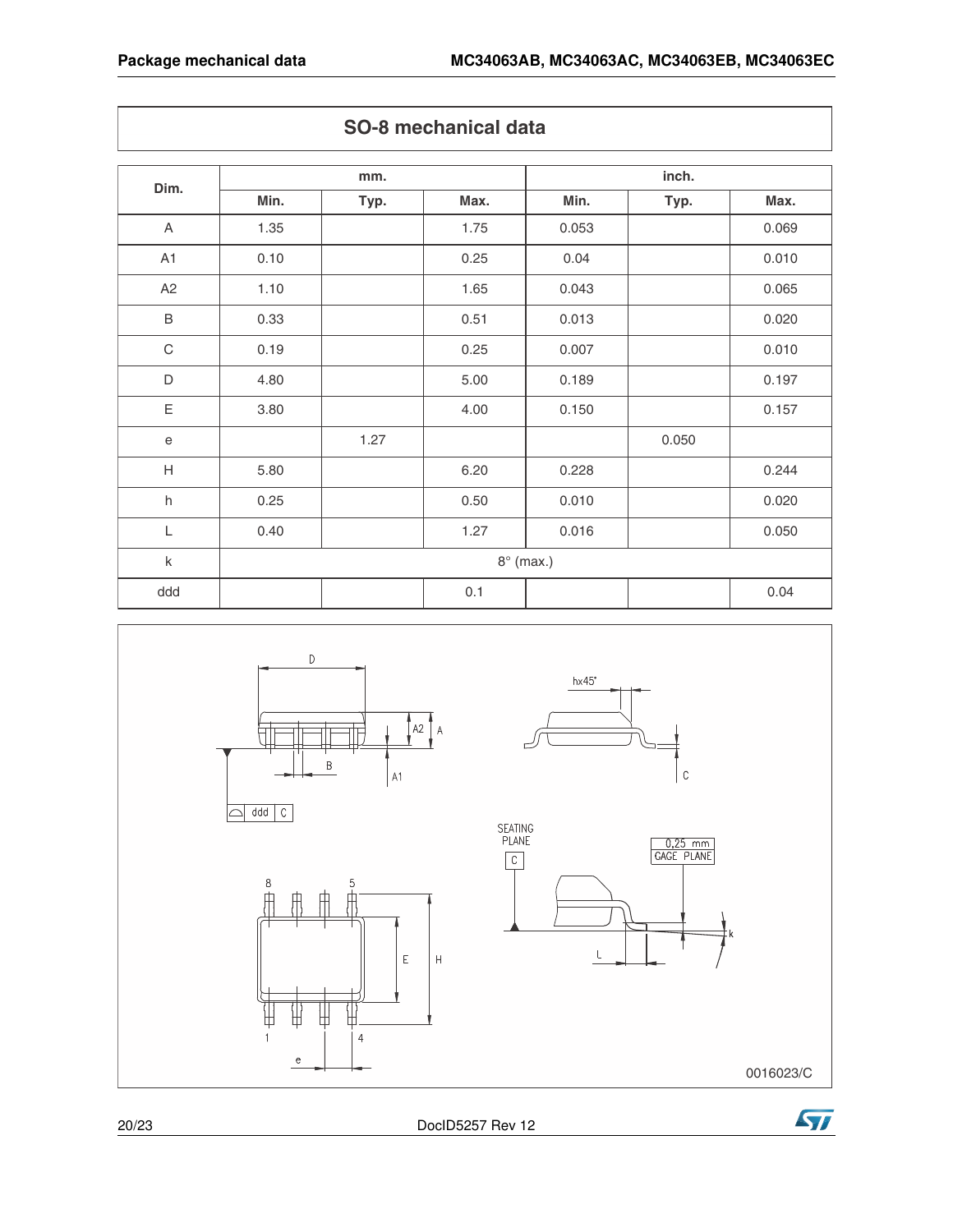| Dim.                    | mm.  |      |      | inch. |      |        |
|-------------------------|------|------|------|-------|------|--------|
|                         | Min. | Typ. | Max. | Min.  | Typ. | Max.   |
| $\overline{\mathsf{A}}$ |      |      | 330  |       |      | 12.992 |
| $\mathbf C$             | 12.8 |      | 13.2 | 0.504 |      | 0.519  |
| D                       | 20.2 |      |      | 0.795 |      |        |
| ${\sf N}$               | 60   |      |      | 2.362 |      |        |
| $\top$                  |      |      | 22.4 |       |      | 0.882  |
| Ao                      | 8.1  |      | 8.5  | 0.319 |      | 0.335  |
| Bo                      | 5.5  |      | 5.9  | 0.216 |      | 0.232  |
| Ko                      | 2.1  |      | 2.3  | 0.082 |      | 0.090  |
| Po                      | 3.9  |      | 4.1  | 0.153 |      | 0.161  |
| $\mathsf P$             | 7.9  |      | 8.1  | 0.311 |      | 0.319  |

**Tape & reel SO-8 mechanical data**

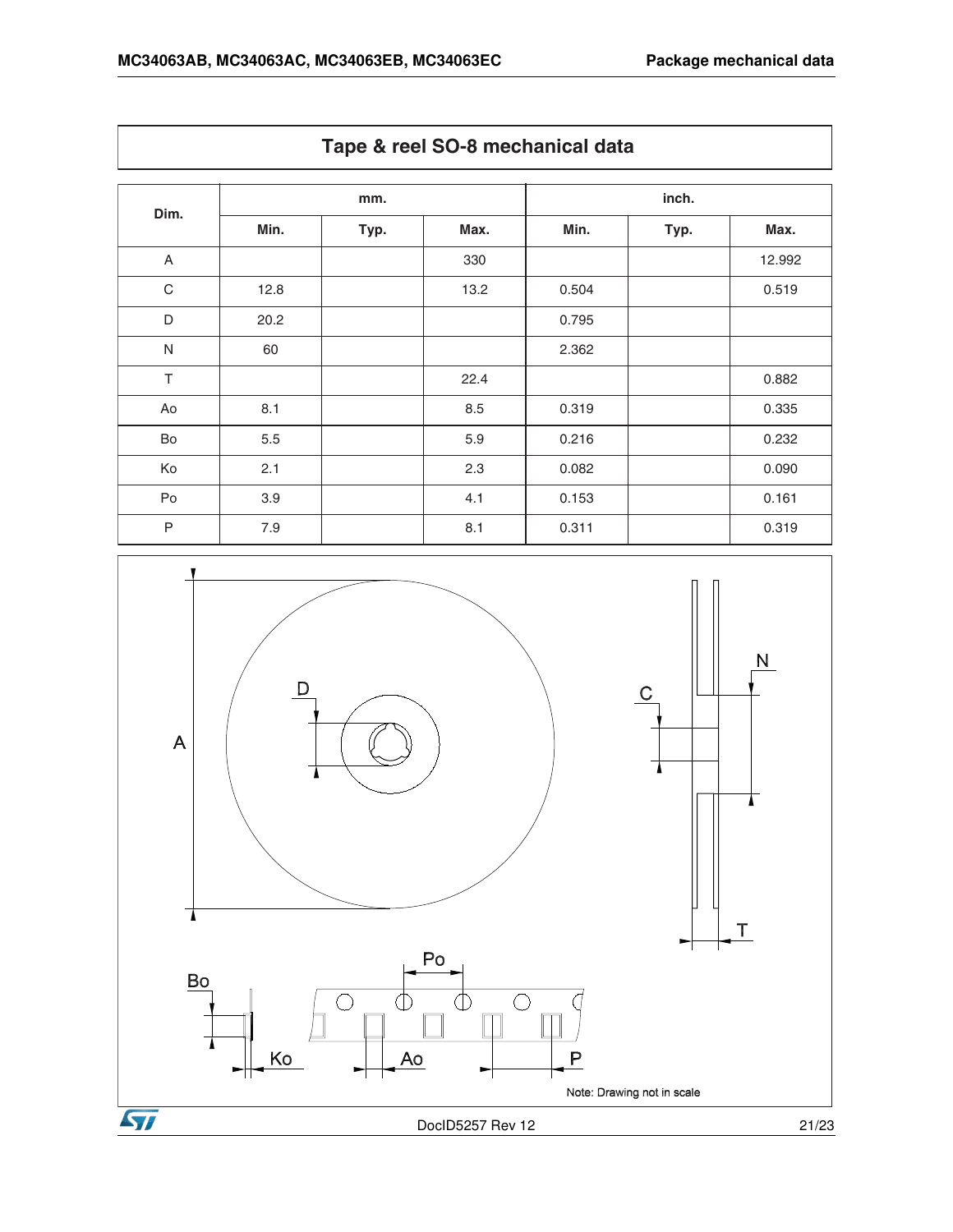# <span id="page-21-0"></span>**8 Revision history**

| <b>Date</b> | <b>Revision</b> | <b>Changes</b>                                                                                              |
|-------------|-----------------|-------------------------------------------------------------------------------------------------------------|
| 20-Nov-2007 | 10              | Added Table 1.                                                                                              |
| 24-Apr-2013 | 11              | Removed note in Table 1.                                                                                    |
| 11-Feb-2020 | 12              | Corrected a typo on Reg <sub>line</sub> parameter (from 5 mV Max. to 10 mV<br>Max.) in Table 7: Comparator. |

#### **Table 13. Document revision history**